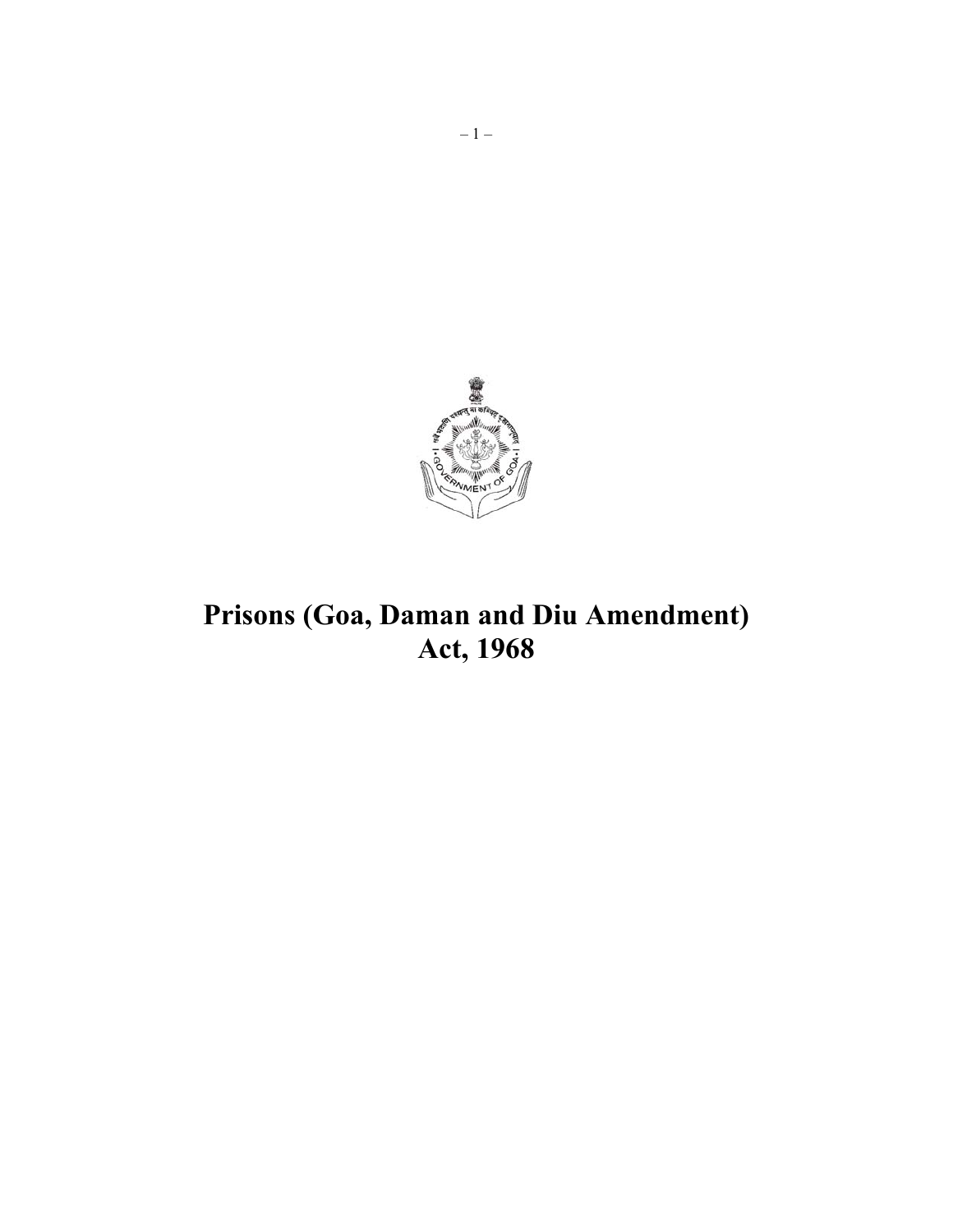## **Prisons (Goa, Daman and Diu Amendment) Act, 1968**

**Prisons (Goa, Daman and Diu Amendment) Act, 1968 (Act No. 5 of 1968) [1-2-1968]** published in the Government Gazette, Series I No. 51 dated 21-3-1968 and came into force at once.

**Prisons (Goa Amendment) Act, 2005 (Goa Act 18 of 2005) [11-11-2005]** published in the Official Gazette, Series I No. 51 dated 16-11-2005 and came into force at once.

**Prisons (Goa Amendment) Act, 2007 (Goa Act 12 of 2007) [28-11-2007]** published in the Official Gazette, Series I No. 35 dated 5-12-2007 and came into force on 10-10-2006.

#### **Arrangement of sections**

| 1 Short title, extent and commencement       |
|----------------------------------------------|
| New Section 36-A                             |
| 2   Insertions of new sections 58-A and 58-B |

| 3   Amendment of section 59 |
|-----------------------------|
| 4 Repeal and Savings        |

## **LEGISLATIVE ASSEMBLY OF GOA, DAMAN AND DIU**

### **Legislature Department**

### LA/1298/68

The following Act passed by the Legislative Assembly of Goa, Daman and Diu received the assent of the President of India on the  $1<sup>st</sup>$  February, 1968, and is hereby published for general information.

## **Prisons (Goa, Daman and Diu Amendment) Act, 1968**

 $\overline{\phantom{a}}$ 

(Act No. 5 of 1968)  $[1<sup>st</sup>$  February 1968]

An Act to amend the Prisons Act, 1894, in its application to the Union Territory of Goa, Daman and Diu to provide for the release of prisoners on parole and for certain matters connected therewith.

Be it enacted by the Legislative Assembly of Goa, Daman and Diu in the Eighteenth Year of the Republic of India as follows:—

**1. Short title, extent and commencement.—** (1) This Act may be called the Prisons (Goa, Daman and Diu Amendment) Act, 1967.

(2) It extends to the whole of the Union Territory of Goa, Daman and Diu.

(3) It shall come into force at once.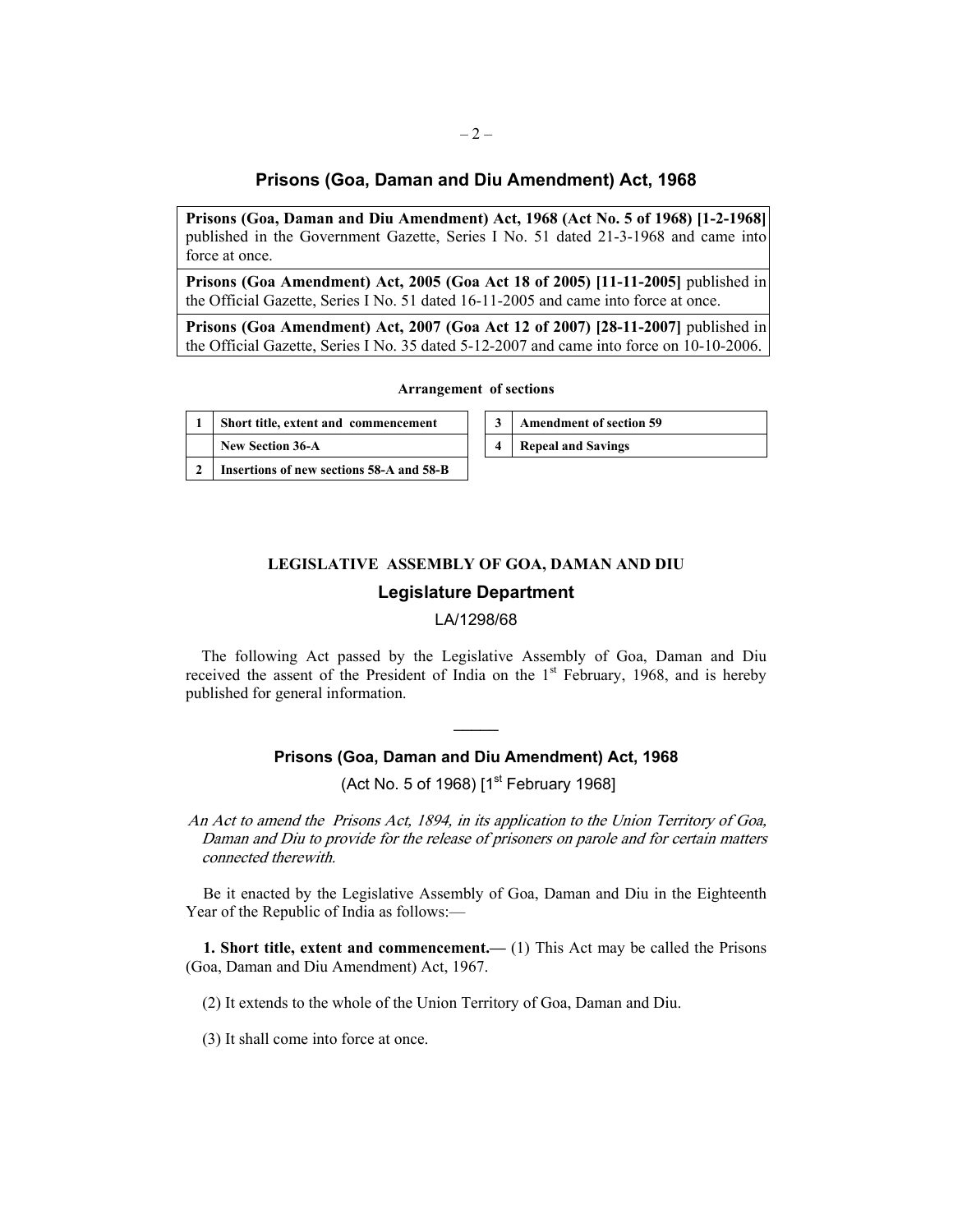<sup>1</sup>["Insertion new section 36A.- In the Prisons Act, 1894 (Central Act 9 of 1894) after section 36 the following section shall be inserted, namely.-

[ **36-A. Creation of fund for compensation.—** The prisoners shall be paid wages for the employment provided to them at such rate as may be prescribed from time to time. An amount of fifty per cent. of the total amount of wages earned by the prisoner in a month shall be kept and deposited in a separate common fund which shall be exclusively used for the payment of compensation to the deserving victims or his/her family of the offence the commission of which entailed the sentence of imprisonment to the prisoner. The account of fund shall be maintained by the Superintendent of Jail in such form and in such manner as may be prescribed. The rate of compensation to be paid to the victims or his/her family shall be fixed by a committee consisting of such persons as may be prescribed."].

**2. Insertions of new sections 58-A and 58-B. —** After section 58 of the Prisons Act 1894 (Central Act IX of 1894) hereinafter referred to as the Principal Act, the following sections shall be inserted, namely:—

**58-A. Release of prisoners on parole.—** The State Government or any authority empowered by it may release a prisoner on parole or furlough in accordance with such rules as may be made in this behalf.

**58-B. Surrender of prisoners on the expiry of the period of temporary release.—** (i) Any prisoner released on parole or furlough shall surrender himself to the officer in charge of the prison from which he was released, on the expirty of the period of parole or furlough or at such earlier time as he may directed by the State Government or any authority empowered by it in this behalf.

(ii) Any prisoner who does not surrender himself as required by sub-section (i) or fails to comply with any other conditions upon which he is released, may be arrested by any Police officer without a warrant and shall be liable upon conviction to be punished with imprisonment of either description for a term which may extend to two years or to a fine which may extend to Rs. 1000/- or both.

**3. Amendment of section 59.—** In section 59 of the Principal Act after sub-section 28 the following sub-sections shall be inserted, namely:—

 $^{2}$ [(i) in clause (8), for the expression "wards, cells", the expression [wards, cells, higher security enclosures/prison] shall be substituted;

(ii) for clause (9), the following clause shall be substituted, namely:—

[(9) for the regulation by numbers, length or character of sentences, or otherwise, of the prisoners, including high security prisoners, to be confined in each class of prisons, classification of the under trial;]

 $\overline{\phantom{a}}$ 

<sup>&</sup>lt;sup>1</sup> Inserted by the amendment Act 18 of 2005 ( $11-11-2005$ )

<sup>&</sup>lt;sup>2</sup> In sub-section (1) of section 59 of the Prisons Central Act 9 of 1894, substituted in clauses (8), (9), (10), (12), (26), (27) and inserted clauses (17), (18), (25) and omitted clause (3) amended and passed by the Legislative Assembly of Goa on 25- 1-2007 and came into force with effect from 10-10-2007 published in the Official Gazette, Series I No. 35 dated 5-12-2007.